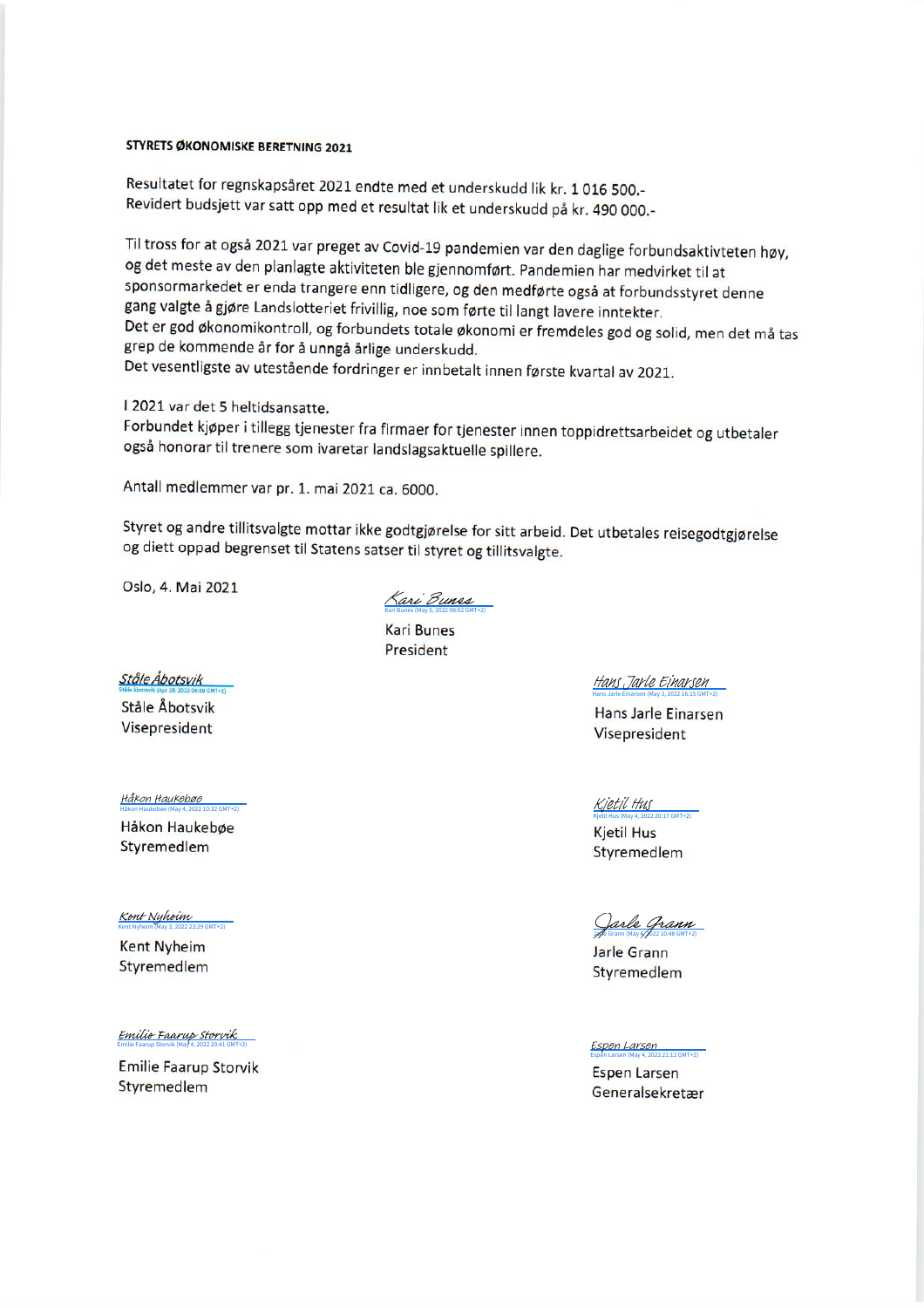## Styrets økonomiske beretning 2021

Final Audit Report 2022-05-05

| Created:        | 2022-05-03                                   |
|-----------------|----------------------------------------------|
| By:             | Kari Bunes (kari@dne.no)                     |
| Status:         | Signed                                       |
| Transaction ID: | CBJCHBCAABAA1tgzz0lU899-SmA-qQeCcTb0CCfU-yE_ |

## "Styrets økonomiske beretning 2021" History

- **D** Document created by Kari Bunes (kari@dne.no) 2022-05-03 - 2:10:16 PM GMT
- Document emailed to Hans Jarle Einarsen (hans.jarle.einarsen@olavthon.no) for signature 2022-05-03 - 2:11:43 PM GMT
- Email viewed by Hans Jarle Einarsen (hans.jarle.einarsen@olavthon.no) 2022-05-03 - 2:12:31 PM GMT
- $\mathscr{O}_0$  Document e-signed by Hans Jarle Einarsen (hans.jarle.einarsen@olavthon.no) Signature Date: 2022-05-03 - 2:15:37 PM GMT - Time Source: server
- $\mathbb{R}$  Document emailed to Kent Nyheim (kent.nyheim@gmail.com) for signature 2022-05-03 - 2:15:39 PM GMT
- **Email viewed by Kent Nyheim (kent.nyheim@gmail.com)** 2022-05-03 - 9:29:04 PM GMT
- $\mathscr{O}_\mathbf{G}$  Document e-signed by Kent Nyheim (kent.nyheim@gmail.com) Signature Date: 2022-05-03 - 9:29:27 PM GMT - Time Source: server
- Document emailed to Håkon Haukebøe (hhaukebo@gmail.com) for signature 2022-05-03 - 9:29:29 PM GMT
- **Email viewed by Håkon Haukebøe (hhaukebo@gmail.com)** 2022-05-04 - 8:31:51 AM GMT
- Co Document e-signed by Håkon Haukebøe (hhaukebo@gmail.com) Signature Date: 2022-05-04 - 8:32:37 AM GMT - Time Source: server
- $\mathbb{E}$  Document emailed to Jarle Grann (jarlegrann@gmail.com) for signature 2022-05-04 - 8:32:39 AM GMT

## **Adobe Acrobat Sign**